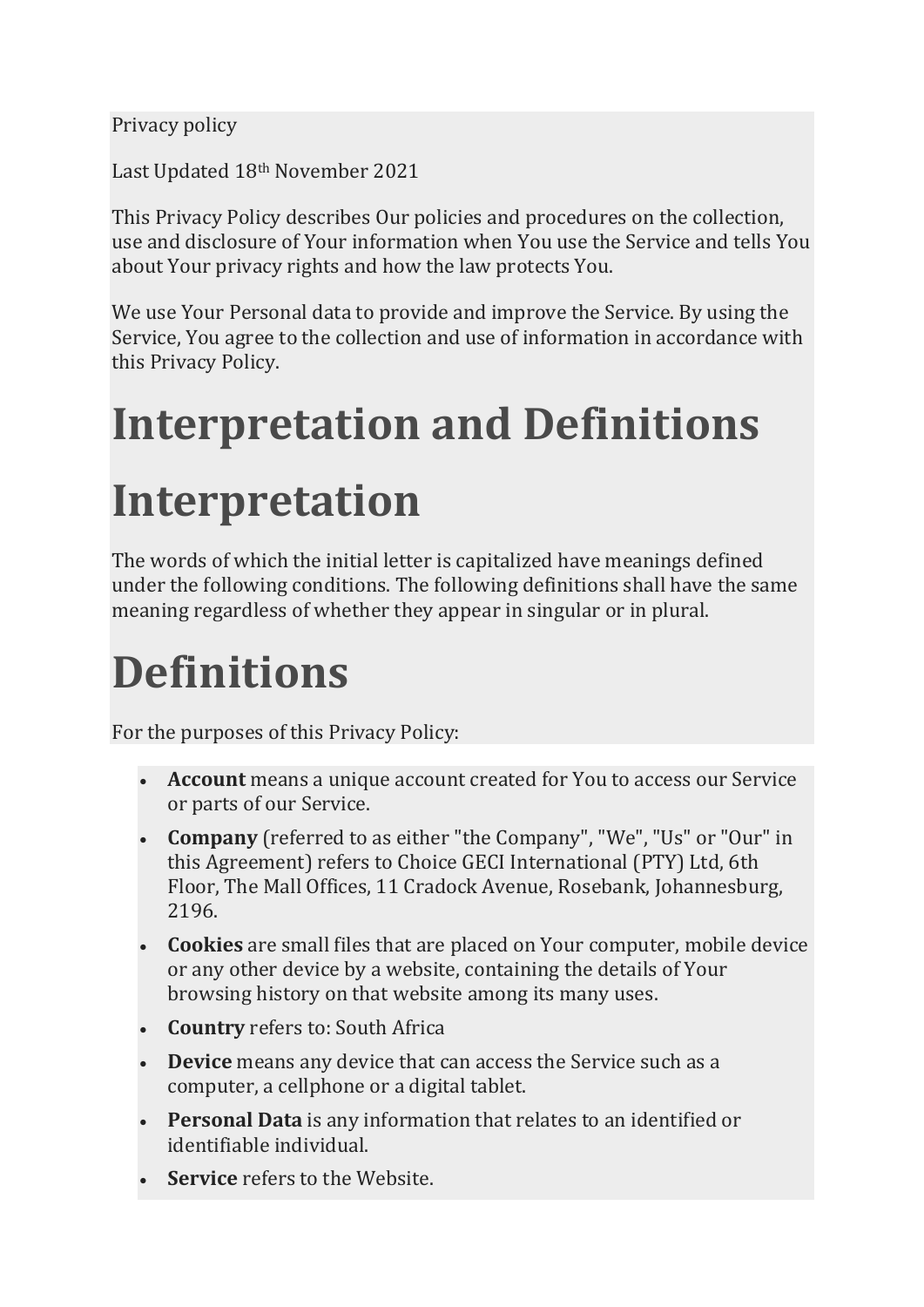- Service Provider means any natural or legal person who processes the data on behalf of the Company. It refers to third-party companies or individuals employed by the Company to facilitate the Service, to provide the Service on behalf of the Company, to perform services related to the Service or to assist the Company in analyzing how the Service is used.
- Third-party Social Media Service refers to any website or any social network website through which a User can log in or create an account to use the Service.
- Usage Data refers to data collected automatically, either generated by the use of the Service or from the Service infrastructure itself (for example, the duration of a page visit).
- Website refers to GECI International, accessible from https://www.GECI.net
- You means the individual accessing or using the Service, or the company, or other legal entity on behalf of which such individual is accessing or using the Service, as applicable.

## Collecting and Using Your Personal Data

# Types of Data Collected

#### PERSONAL DATA

While using Our Service, We may ask You to provide Us with certain personally identifiable information that can be used to contact or identify You. Personally identifiable information may include, but is not limited to:

- Email address
- First name and last name
- Phone number
- Usage Data

#### USAGE DATA

Usage Data is collected automatically when using the Service.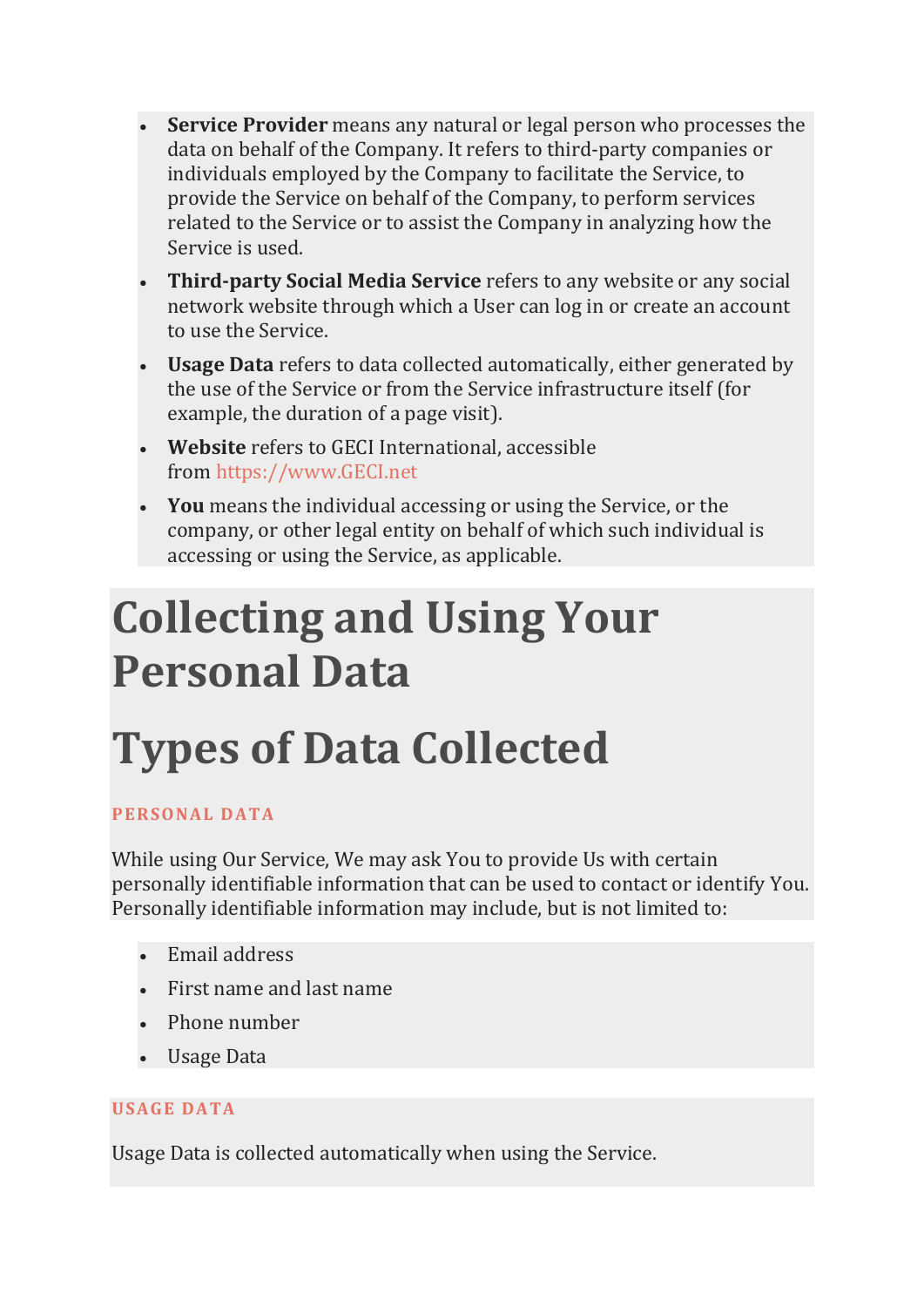Usage Data may include information such as Your Device's Internet Protocol address (e.g. IP address), browser type, browser version, the pages of our Service that You visit, the time and date of Your visit, the time spent on those pages, unique device identifiers and other diagnostic data.

When You access the Service by or through a mobile device, We may collect certain information automatically, including, but not limited to, the type of mobile device You use, Your mobile device unique ID, the IP address of Your mobile device, Your mobile operating system, the type of mobile Internet browser You use, unique device identifiers and other diagnostic data.

We may also collect information that Your browser sends whenever You visit our Service or when You access the Service by or through a mobile device.

#### INFORMATION FROM THIRD-PARTY SOCIAL MEDIA SERVICES

The Company allows You to create an account and log in to use the Service through the following Third-party Social Media Services:

- Google
- Facebook
- Twitter

If You decide to register through or otherwise grant us access to a Third-Party Social Media Service, We may collect Personal data that is already associated with Your Third-Party Social Media Service's account, such as Your name, Your email address, Your activities or Your contact list associated with that account.

You may also have the option of sharing additional information with the Company through Your Third-Party Social Media Service's account. If You choose to provide such information and Personal Data, during registration or otherwise, You are giving the Company permission to use, share, and store it in a manner consistent with this Privacy Policy.

#### TRACKING TECHNOLOGIES AND COOKIES

We use Cookies and similar tracking technologies to track the activity on Our Service and store certain information. Tracking technologies used are beacons, tags, and scripts to collect and track information and to improve and analyze Our Service. The technologies We use may include:

 Cookies or Browser Cookies. A cookie is a small file placed on Your Device. You can instruct Your browser to refuse all Cookies or to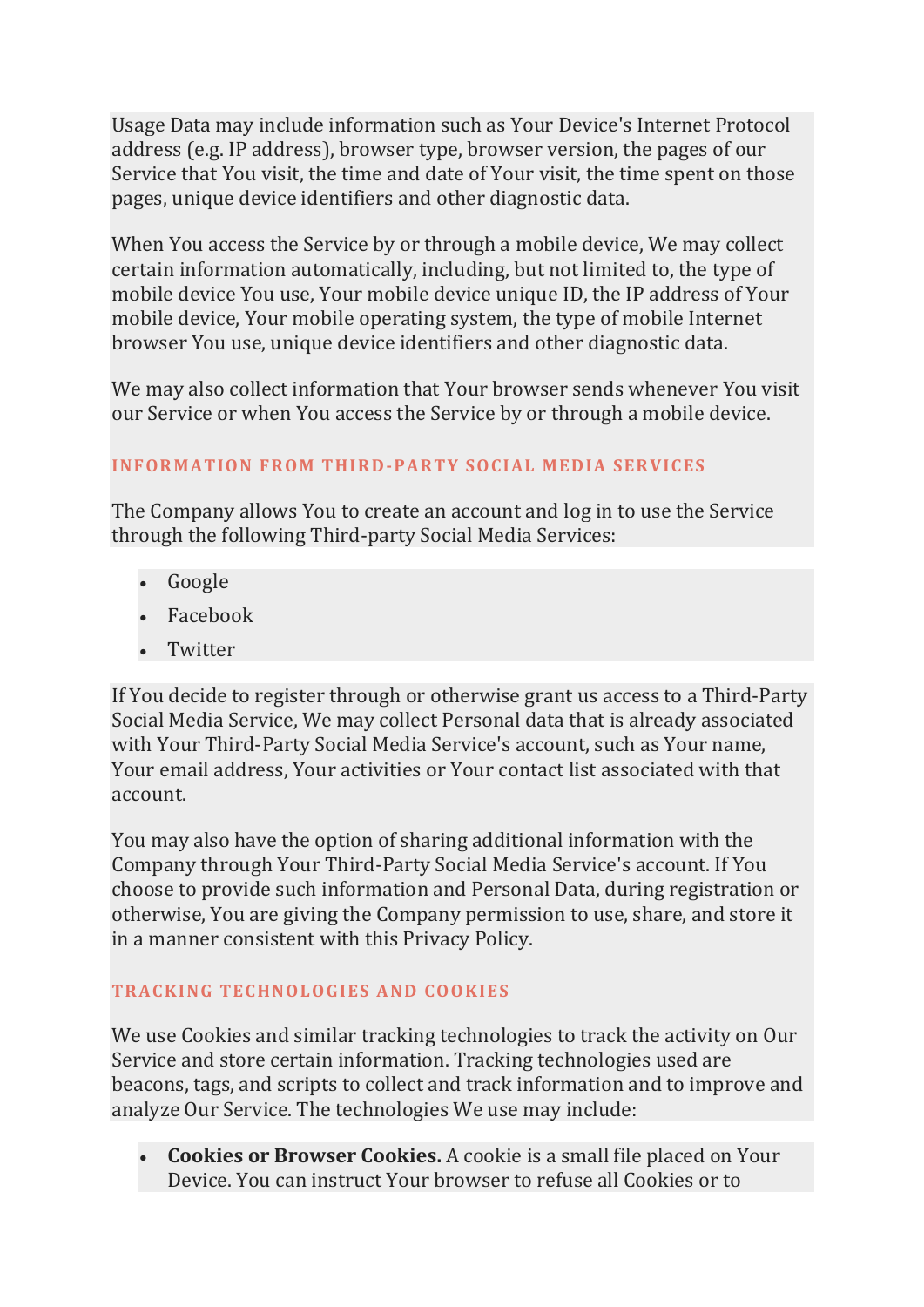indicate when a Cookie is being sent. However, if You do not accept Cookies, You may not be able to use some parts of our Service. Unless you have adjusted Your browser setting so that it will refuse Cookies, our Service may use Cookies.

- Flash Cookies. Certain features of our Service may use local stored objects (or Flash Cookies) to collect and store information about Your preferences or Your activity on our Service. Flash Cookies are not managed by the same browser settings as those used for Browser Cookies. For more information on how You can delete Flash Cookies, please read "Where can I change the settings for disabling, or deleting local shared objects?" available at https://helpx.adobe.com/flashplayer/kb/disable-local-shared-objectsflash.html#main\_Where\_can\_I\_change\_the\_settings\_for\_disabling\_\_or\_de leting\_local\_shared\_objects\_
- Web Beacons. Certain sections of our Service and our emails may contain small electronic files known as web beacons (also referred to as clear gifs, pixel tags, and single-pixel gifs) that permit the Company, for example, to count users who have visited those pages or opened an email and for other related website statistics (for example, recording the popularity of a certain section and verifying system and server integrity).

Cookies can be "Persistent" or "Session" Cookies. Persistent Cookies remain on Your personal computer or mobile device when You go offline, while Session Cookies are deleted as soon as You close Your web browser. Learn more about cookies: Cookies: What Do They Do?.

We use both Session and Persistent Cookies for the purposes set out below:

#### Necessary / Essential Cookies

Type: Session Cookies

Administered by: Us

Purpose: These Cookies are essential to provide You with services available through the Website and to enable You to use some of its features. They help to authenticate users and prevent fraudulent use of user accounts. Without these Cookies, the services that You have asked for cannot be provided, and We only use these Cookies to provide You with those services.

#### Cookies Policy / Notice Acceptance Cookies

Type: Persistent Cookies Administered by: Us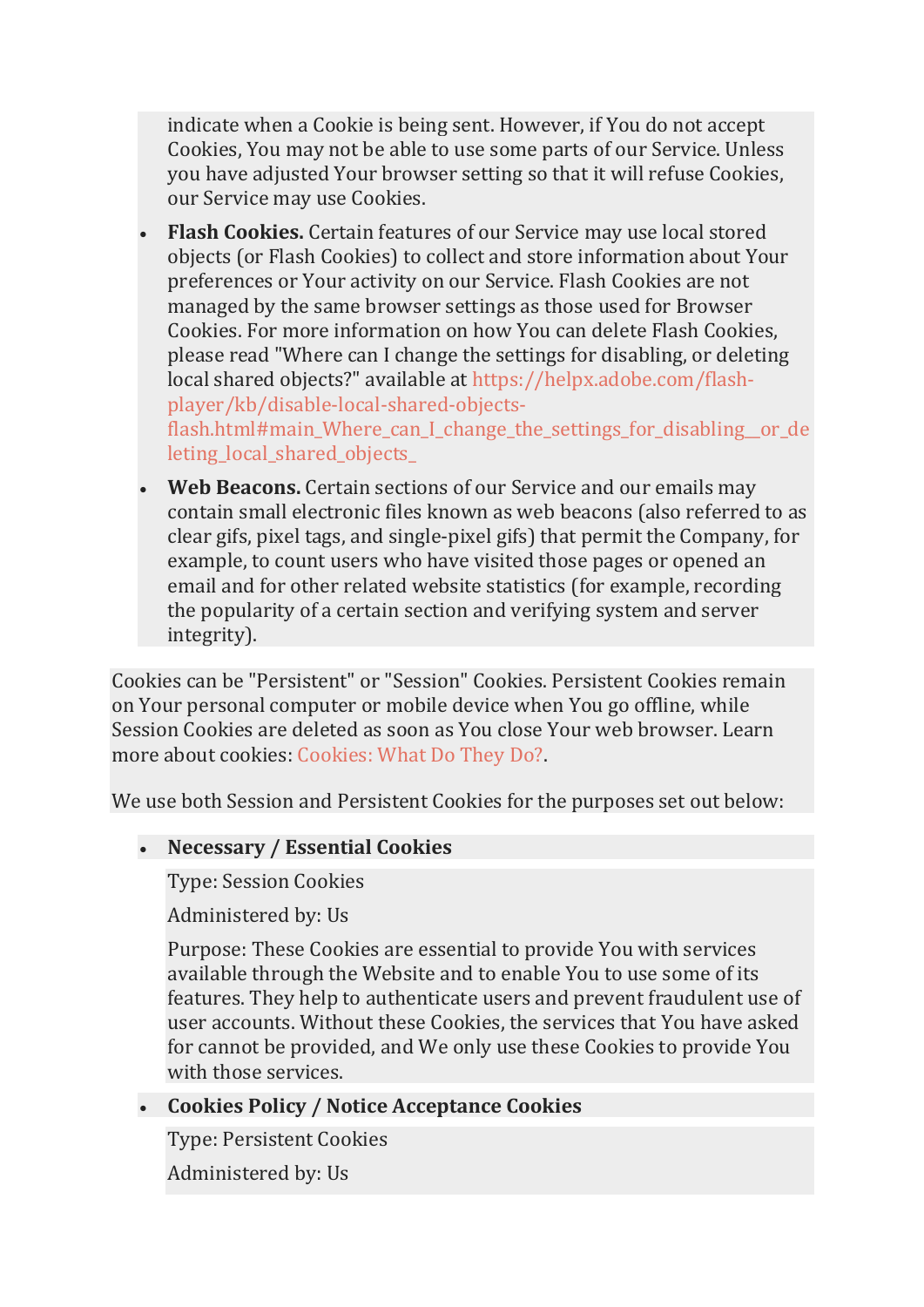Purpose: These Cookies identify if users have accepted the use of cookies on the Website.

### Functionality Cookies

Type: Persistent Cookies

Administered by: Us

Purpose: These Cookies allow us to remember choices You make when You use the Website, such as remembering your login details or language preference. The purpose of these Cookies is to provide You with a more personal experience and to avoid You having to re-enter your preferences every time You use the Website.

For more information about the cookies we use and your choices regarding cookies, please visit our Cookies Policy or the Cookies section of our Privacy Policy.

### Use of Your Personal Data

The Company may use Personal Data for the following purposes:

- To provide and maintain our Service, including to monitor the usage of our Service.
- To manage Your Account: to manage Your registration as a user of the Service. The Personal Data You provide can give You access to different functionalities of the Service that are available to You as a registered user.
- For the performance of a contract: the development, compliance and undertaking of the purchase contract for the products, items or services You have purchased or of any other contract with Us through the Service.
- To contact You: To contact You by email, telephone calls, SMS, or other equivalent forms of electronic communication, such as a mobile application's push notifications regarding updates or informative communications related to the functionalities, products or contracted services, including the security updates, when necessary or reasonable for their implementation.
- To provide You with news, special offers and general information about other goods, services and events which we offer that are similar to those that you have already purchased or enquired about unless You have opted not to receive such information.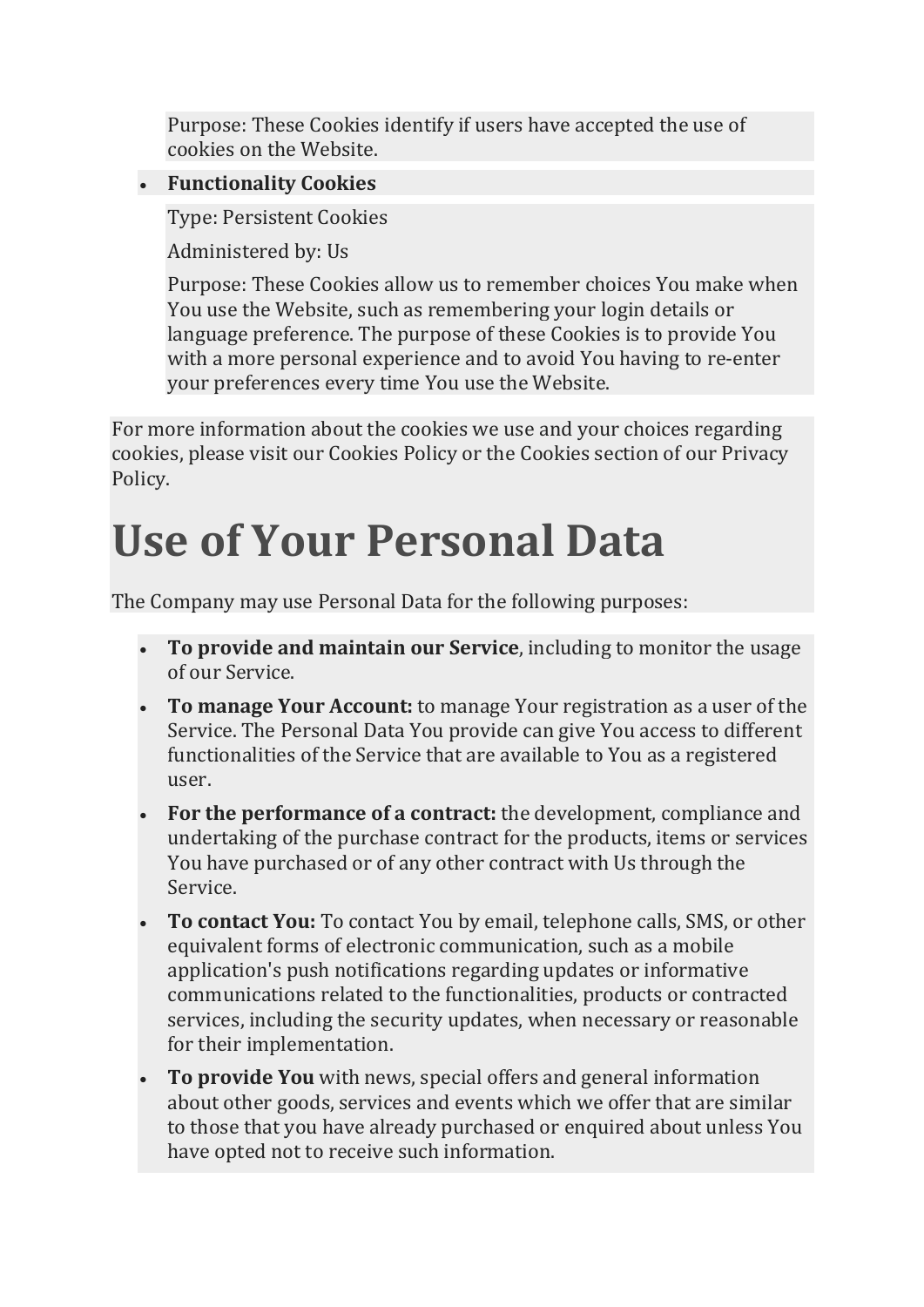- To manage Your requests: To attend and manage Your requests to Us.
- For business transfers: We may use Your information to evaluate or conduct a merger, divestiture, restructuring, reorganization, dissolution, or other sale or transfer of some or all of Our assets, whether as a going concern or as part of bankruptcy, liquidation, or similar proceeding, in which Personal Data held by Us about our Service users is among the assets transferred.
- **For other purposes:** We may use Your information for other purposes, such as data analysis, identifying usage trends, determining the effectiveness of our promotional campaigns and to evaluate and improve our Service, products, services, marketing and your experience.

We may share Your personal information in the following situations:

- With Service Providers: We may share Your personal information with Service Providers to monitor and analyze the use of our Service, to contact You.
- For business transfers: We may share or transfer Your personal information in connection with, or during negotiations of, any merger, sale of Company assets, financing, or acquisition of all or a portion of Our business to another company.
- With Affiliates: We may share Your information with Our affiliates, in which case we will require those affiliates to honor this Privacy Policy. Affiliates include Our parent company and any other subsidiaries, joint venture partners or other companies that We control or that are under common control with Us.
- With business partners: We may share Your information with Our business partners to offer You certain products, services or promotions.
- With other users: when You share personal information or otherwise interact in the public areas with other users, such information may be viewed by all users and may be publicly distributed outside. If You interact with other users or register through a Third-Party Social Media Service, Your contacts on the Third-Party Social Media Service may see Your name, profile, pictures and description of Your activity. Similarly, other users will be able to view descriptions of Your activity, communicate with You and view Your profile.
- With Your consent: We may disclose Your personal information for any other purpose with Your consent.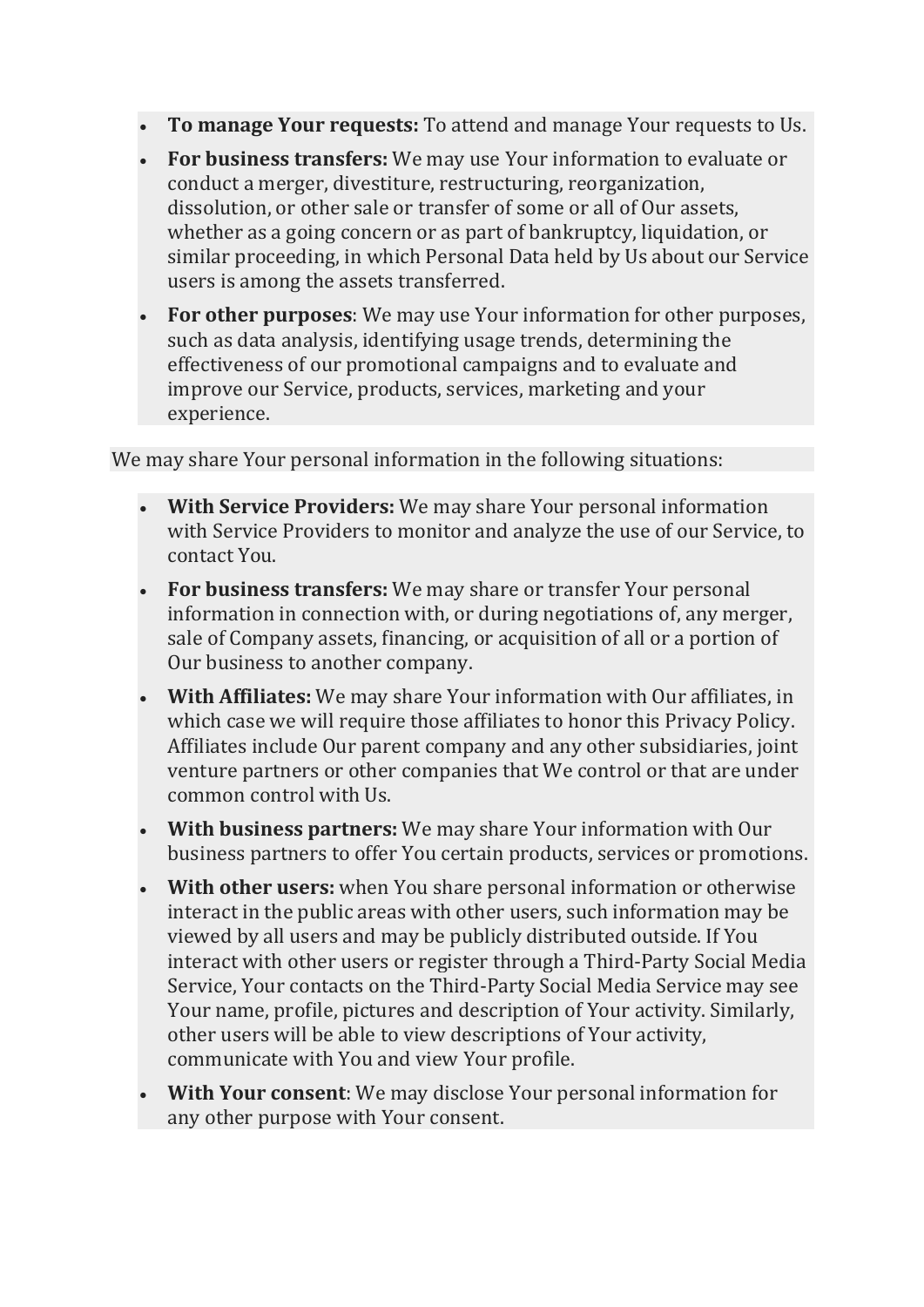# Retention of Your Personal Data

The Company will retain Your Personal Data only for as long as is necessary for the purposes set out in this Privacy Policy. We will retain and use Your Personal Data to the extent necessary to comply with our legal obligations (for example, if we are required to retain your data to comply with applicable laws), resolve disputes, and enforce our legal agreements and policies.

The Company will also retain Usage Data for internal analysis purposes. Usage Data is generally retained for a shorter period of time, except when this data is used to strengthen the security or to improve the functionality of Our Service, or We are legally obligated to retain this data for longer time periods.

### Transfer of Your Personal Data

Your information, including Personal Data, is processed at the Company's operating offices and in any other places where the parties involved in the processing are located. It means that this information may be transferred to — and maintained on — computers located outside of Your state, province, country or other governmental jurisdiction where the data protection laws may differ than those from Your jurisdiction.

Your consent to this Privacy Policy followed by Your submission of such information represents Your agreement to that transfer.

The Company will take all steps reasonably necessary to ensure that Your data is treated securely and in accordance with this Privacy Policy and no transfer of Your Personal Data will take place to an organization or a country unless there are adequate controls in place including the security of Your data and other personal information.

### Disclosure of Your Personal Data

#### **BUSINESS TRANSACTIONS**

If the Company is involved in a merger, acquisition or asset sale, Your Personal Data may be transferred. We will provide notice before Your Personal Data is transferred and becomes subject to a different Privacy Policy.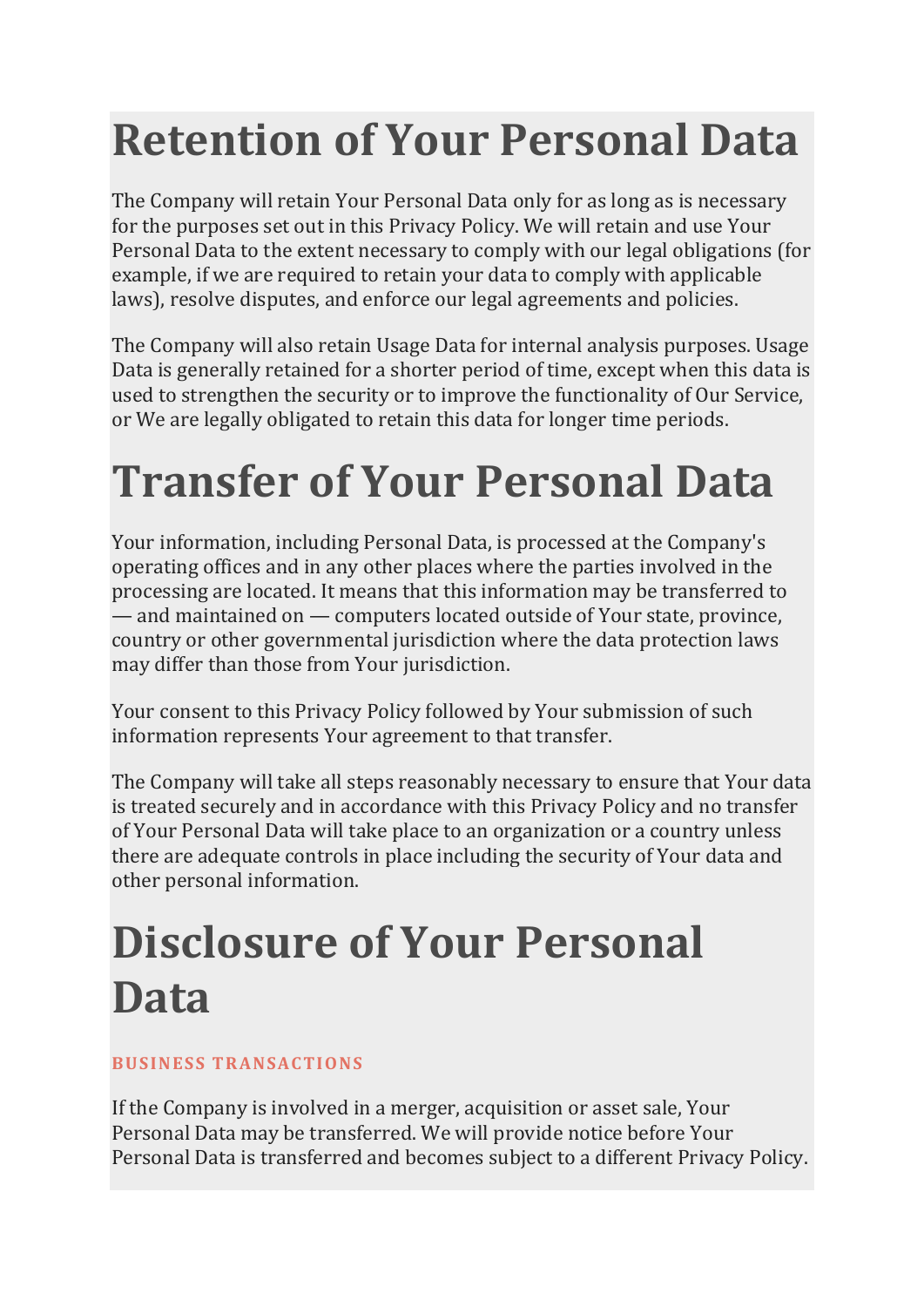#### L AW ENFORCEMENT

Under certain circumstances, the Company may be required to disclose Your Personal Data if required to do so by law or in response to valid requests by public authorities (e.g. a court or a government agency).

#### OTHER LEGAL REQUIREMENTS

The Company may disclose Your Personal Data in the good faith belief that such action is necessary to:

- Comply with a legal obligation
- Protect and defend the rights or property of the Company
- Prevent or investigate possible wrongdoing in connection with the Service
- Protect the personal safety of Users of the Service or the public
- Protect against legal liability

### Security of Your Personal Data

The security of Your Personal Data is important to Us, but remember that no method of transmission over the Internet, or method of electronic storage is 100% secure. While We strive to use commercially acceptable means to protect Your Personal Data, We cannot guarantee its absolute security.

### Detailed Information on the Processing of Your Personal Data

The Service Providers We use may have access to Your Personal Data. These third-party vendors collect, store, use, process and transfer information about Your activity on Our Service in accordance with their Privacy Policies.

### Usage, Performance and Miscellaneous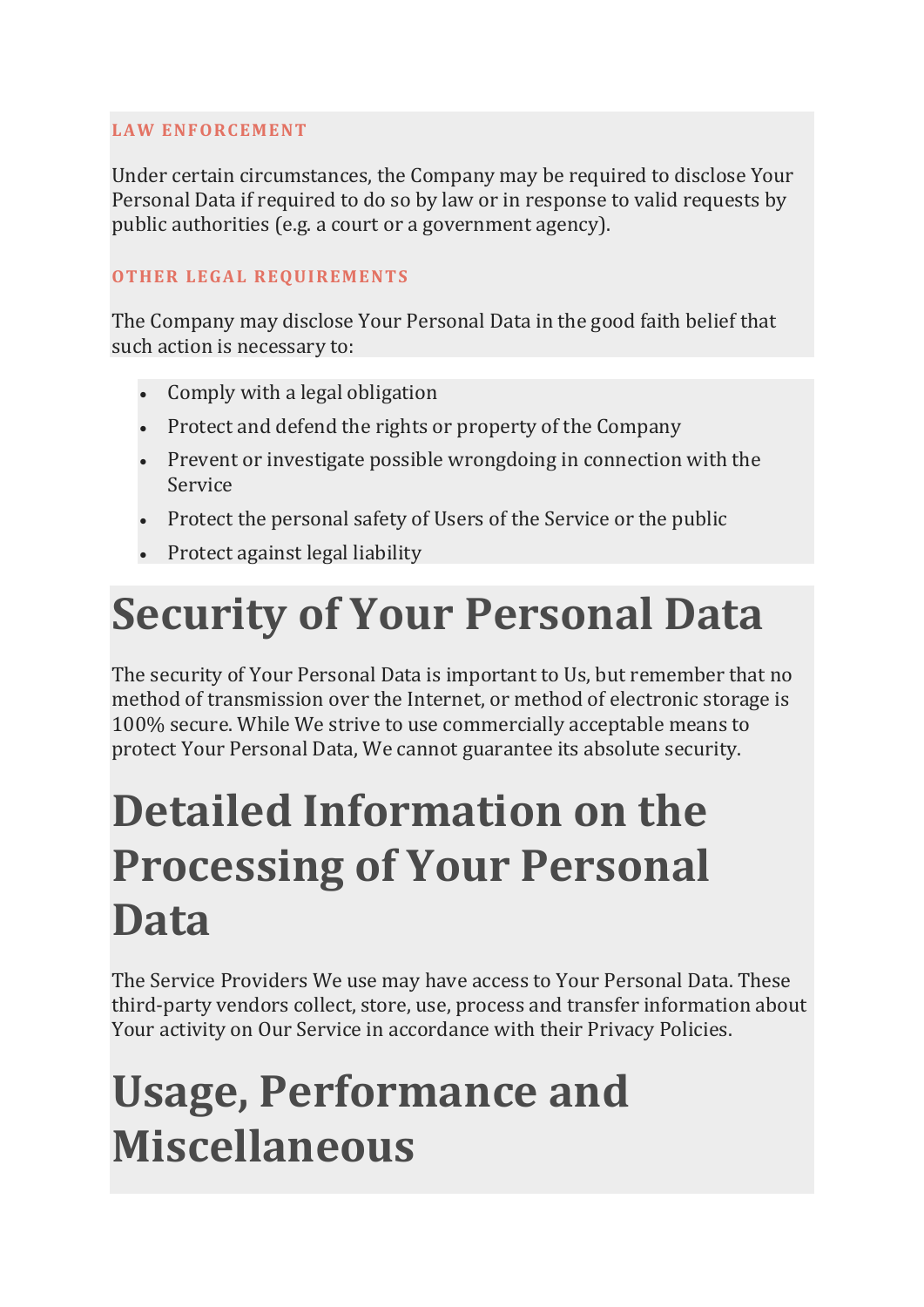We may use third-party Service Providers to provide better improvement of our Service.

### Google Places

Google Places is a service that returns information about places using HTTP requests. It is operated by Google

Google Places service may collect information from You and from Your Device for security purposes.

The information gathered by Google Places is held in accordance with the Privacy Policy of

Google: https://www.google.com/intl/en/policies/privacy/

### Children's Privacy

Our Service does not address anyone under the age of 13. We do not knowingly collect personally identifiable information from anyone under the age of 13. If You are a parent or guardian and You are aware that Your child has provided Us with Personal Data, please contact Us. If We become aware that We have collected Personal Data from anyone under the age of 13 without verification of parental consent, We take steps to remove that information from Our servers.

If We need to rely on consent as a legal basis for processing Your information and Your country requires consent from a parent, We may require Your parent's consent before We collect and use that information.

### Links to Other Websites

Our Service may contain links to other websites that are not operated by Us. If You click on a third party link, You will be directed to that third party's site. We strongly advise You to review the Privacy Policy of every site You visit.

We have no control over and assume no responsibility for the content, privacy policies or practices of any third party sites or services.

# Changes to this Privacy Policy

We may update Our Privacy Policy from time to time. We will notify You of any changes by posting the new Privacy Policy on this page.